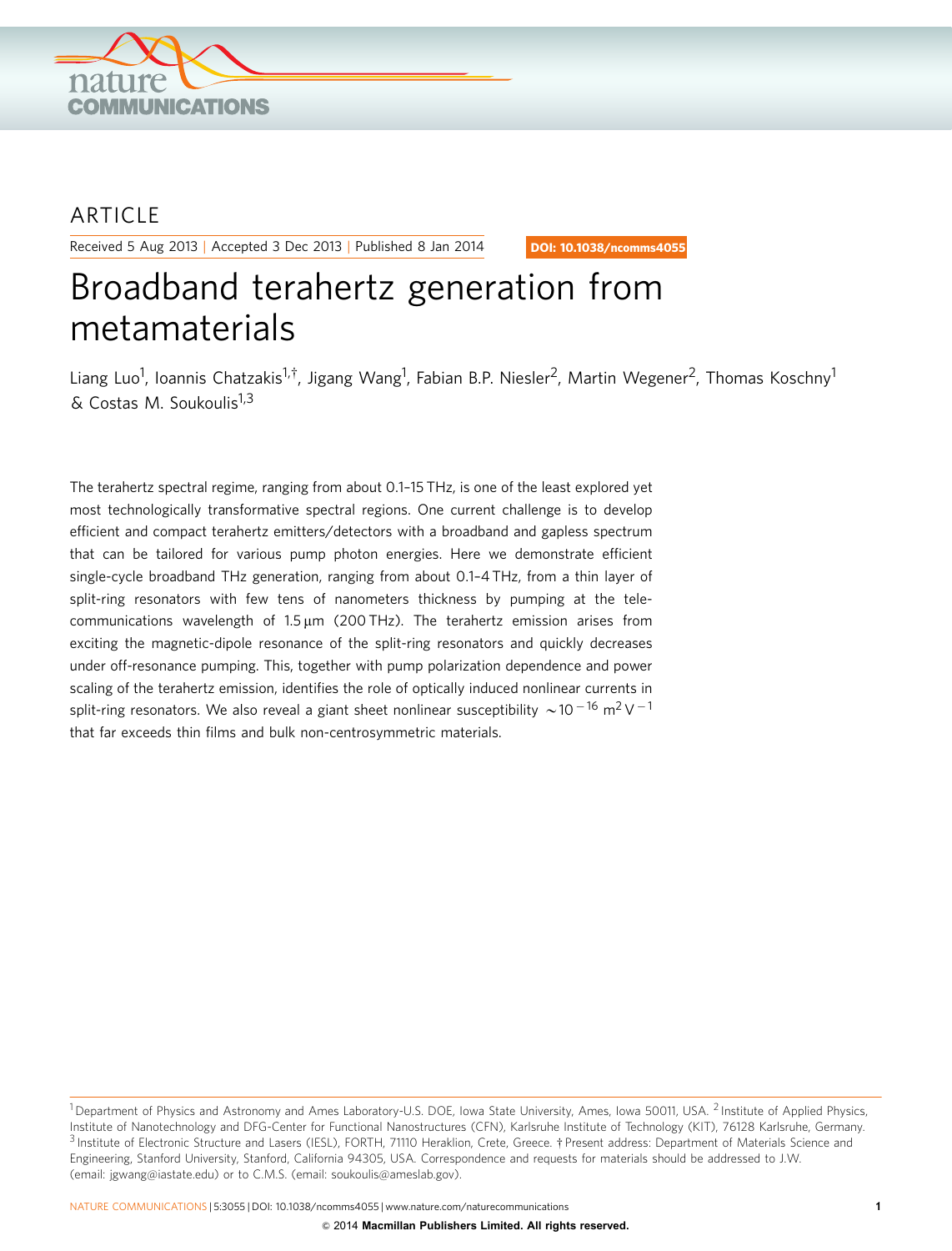he challenge to develop and apply terahertz (THz) light sources merges different disciplines of fundamental science and technology, ranging from ultrafast nonlinear optics, condensed matter and material physics to optoelectronics and microwave photonics. The emerging THz technologies, such as quantum-cascade lasers<sup>1-3</sup>, and ultrafast photoconductive switches<sup>4</sup>, have enabled various THz spectroscopy/imaging/ sensing developments and have offered perspectives, among others, for pushing the GHz switching speed limit of today's logic/memory/wireless communication devices into the THz regime<sup>4,5</sup>. The broadband THz spectroscopy approach also potentially opens exciting opportunities to study fundamental correlation physics in advanced materials ranging from nanostructures to strongly correlated electron materials<sup>6-8</sup>. In regard to broadband THz sources, a major recent progress<sup>[9](#page-5-0)</sup> is based on nonlinear optical rectification in inorganic crystals, such as  $ZnTe/GaP/GaAs/GaSe/DAST/LiNbO<sub>3</sub>$ , pumped by femtosecond laser pulses combined with field-resolved detection via electro-optic sampling using similar crystals. However, issues in these crystals are strongly absorbing longitudinal optical phonon bands that lead to a gap in the THz spectrum in the Reststrahlen region; subtle quasi-phase-matching conditions that require locking phase velocity of the THz emission to group velocity of the optical pump, which restricts the accessible pump photon energies to a fixed and narrow range in order to increase the coherent length.

Recently, there have been efforts on thin THz emitter/detector crystals of  $10-30 \mu m$  thickness<sup>[9,10](#page-5-0)</sup> to increase the THz emission bandwidth by leveraging above-mentioned restrictions and to enable integration with current micro-/optoelectronics<br>technology. However, the relatively small nonlinear However, the relatively small nonlinear susceptibilities of inorganic emitters limit the THz emission intensity. Meanwhile, nonlinear metamaterials have been actively pursued $11-19$ , and the recent development of metamaterials composed of split-ring resonators (SRRs) has enabled researchers to tailor resonant optical nonlinearities from the THz to the infrared and visible regions<sup>20,21</sup>. In this regard, investigating metamaterials with few tens of nanometres thickness exhibiting artificial optical magnetism—that is, sustaining circulating ring currents at optical frequencies—can meet the urgent demand for new nonlinear materials for optical rectification free from both quasi-phase-matching limitation and spurious THz phonon absorption. This is mainly due to the coexistence of resonant nonlinearity<sup>22-24</sup> from magnetic dipoles and local electric field enhancement in the narrow gaps of the SRRs, which together allows efficient and broadband THz radiation from emitters of significantly reduced thickness. In addition, tailoring the magnetic resonances of the metamaterial emitters allows for matching to essentially any desired pump photon energy. For example, this allows integration of THz optoelectronics with high-speed telecommunications as the 1.3–  $1.5 \mu m$  range is not ideal for the above inorganic crystals. Some other nonlinear media have also been explored, although they mostly suffer from either poor stability or limited bandwidth, for example, bulky ambient air-plasma generation normally with large shot-by-shot fluctuations<sup>25,26</sup>, and electrically-biased photoconductive antennas that not only require extra voltage driving sources but also have limited bandwidth<sup>[27](#page-5-0)</sup>; some substrate materials such as GaAs still have strong TO and LO phonon resonances at 8.1 and 8.8 THz, which limits the THz radiation in this range<sup>[28](#page-5-0)</sup>. The same narrow THz emission bandwidth has also been seen from femtosecond-laser-accelerated photoelectrons in nano-plasmonic structures<sup>[29,30](#page-5-0)</sup>.

In this Article, we demonstrate efficient THz emission up to 4 THz from optical rectification in a single-SRR layer of 40 nm in thickness, based on resonant photoexcitation of the magneticdipole resonance centred around 1,500 nm wavelength using 140 fs laser pulse. The strong THz emission amplitude from the metamaterial is on the same order as optimal ZnTe crystals that are thousands of times thicker, revealing a gigantic resonant second-order sheet nonlinear susceptibility of SRRs  $\sim 10^{-16}$  $m^2V^{-1}$ , which is three orders of magnitude higher than the typical surface and sheet values of bulk crystals and thin films $31-33$ .

### Results

Experimental setup and sample characteristics. [Figure 1a](#page-2-0) schematically illustrates the experiment and shows key elements. A Ti:sapphire amplifier is used to drive the whole setup with center wavelength 800 nm, pulse duration 35 fs and repetition rate 1 kHz. The main portion of the output from the amplifier is used to pump an optical parametric amplifier (OPA) to produce tunable near-infrared (NIR) radiation from 1,100 to 2,600 nm of about 140 fs pulse duration. The NIR radiation from the OPA is used as a generation beam to pump the metamaterial emitter made of a single layer of 40 nm thin SRRs. The generated THz pulses are focused onto a ZnTe or GaSe crystal by a parabolic mirror for electro-optic sampling by a small portion of the amplifier output. A wire grid polarizer is used to measure the polarization of the generated THz pulses. An electron micrograph of the metamaterial SRR array is shown in the magnified frame at the bottom left of [Fig. 1a.](#page-2-0) The sample has been fabricated using electron-beam lithography and high-vacuum evaporation of gold, followed by a lift-off procedure. The sample is composed of a single layer of 40 nm thin gold SRRs with a square lattice constant of 382 nm on a 1 mm thick suprasil substrate, coated with a 5 nm thin ITO layer that serves to prevent distortion due to local charge accumulation during the e-beam lithography. The big yellow SRR on the left illustrates the geometrical parameters used for the numerical calculations. Three small yellow SRRs are overlaid in the middle of SRR array micrograph in order to compare the designed SRR geometry with the actual SRR dimension.

THz emission from electric and magnetic-dipole resonances. Typical time-domain THz traces,  $E_{\text{THz}}$  during the 4-ps interval and for a pump fluence of 200  $\mu$ J cm<sup>-2</sup>, are shown in [Fig. 1b](#page-2-0) for two pump wavelengths: this clearly demonstrates THz generation exclusively from pumping at the SRR magnetic-dipole resonance (inset, black arrow) with 1,500 nm (black dots), while there is negligible THz signal from pumping at the electric-dipole resonance (inset, red arrow) with 800 nm (red line) and pumping of the bare substrate with 1,500 nm (green line). Note that the two resonances are excited with the linear polarization of the incident pump light either perpendicular (electric) or parallel (magnetic) to the gap of SRRs. In addition, we characterize the polarization state of the emitted THz pulses to be perpendicular to the gap of the SRRs, consistent with the second-order nonlinearity.

Pump wavelength dependence of THz generation. To further investigate the nature of the THz emission, the false-colour plot and the time-domain THz traces in [Fig. 2](#page-3-0) show the detailed excitation-wavelength dependence. Resonant photoexcitation of the magnetic-dipole resonance  $\sim$  1,540 nm leads to significant enhancement of the THz emission, as shown in [Fig. 2a](#page-3-0). The corresponding time-domain trace for the on-resonance pumping is plotted in [Fig. 2c](#page-3-0). The conversion efficiency quickly decreases under off-resonance pumping, which is shown by the reduction of the THz emission for excitation both below and above the magnetic-dipole resonance, at 2,180 nm [\(Fig. 2b\)](#page-3-0) and 1,376 nm wavelengths ([Fig. 2d](#page-3-0)), respectively. The peak-to-peak amplitudes of THz emission  $\Delta E_{\text{THz}}$  (red diamonds) closely follow the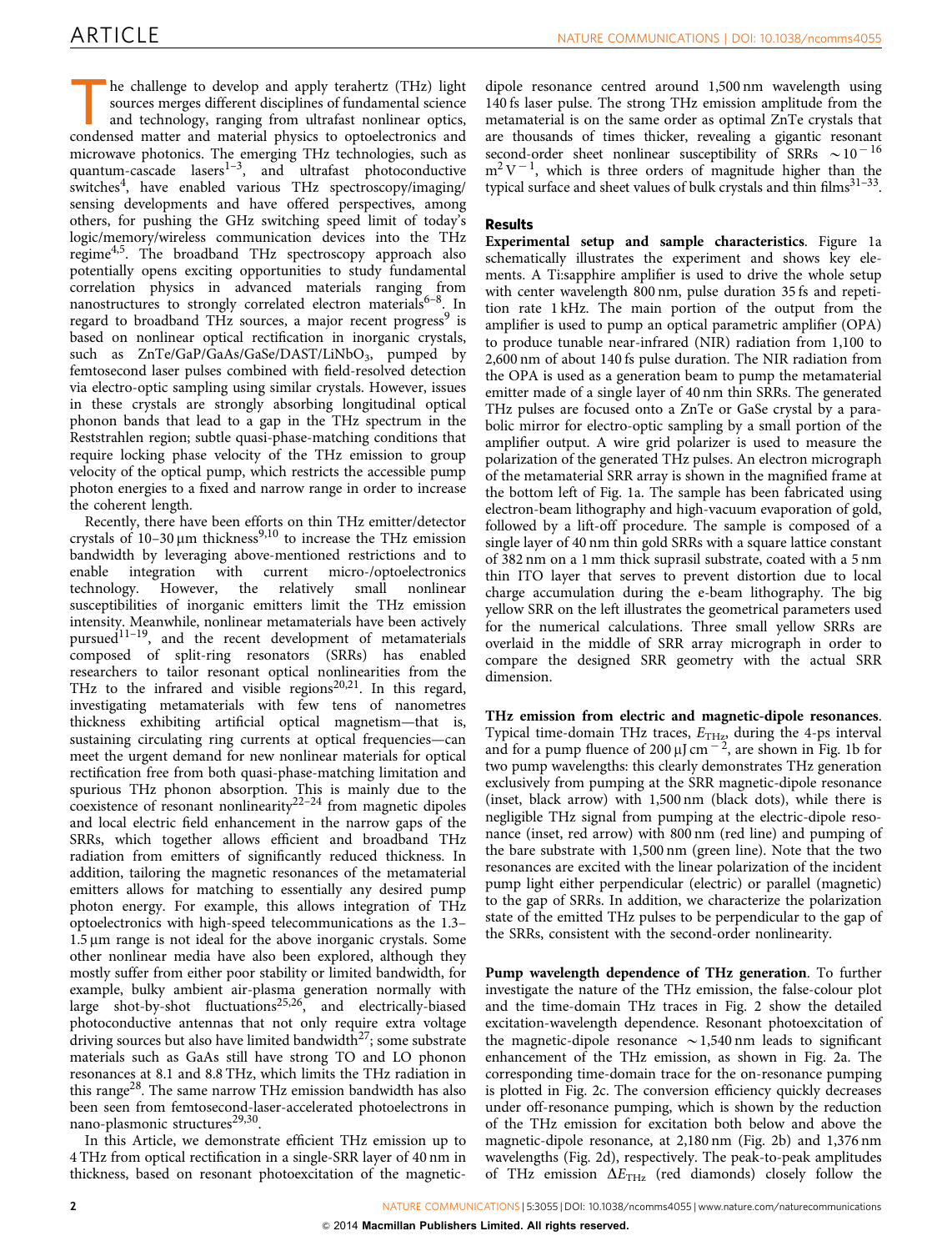<span id="page-2-0"></span>

Figure 1 | Experimental setup and measured THz signals. (a) Schematics of THz generation and detection. The magnified frame at the bottom left shows an electron micrograph of the SRR array along with yellow SRR overlays being the design geometry of the SRRs. PM: parabolic mirror, WP: Wollaston prism. (b) Measured THz time-domain signals by pumping the SRR electric-dipole resonance (red line) at 800 nm, magnetic-dipole resonance (black dots) at 1,500 nm and pure substrate (green line) at 1,500 nm, respectively. The inset exhibits the linear optical transmission showing electric (red curve) and magnetic (black curve) dipole resonances of the SRRs. They are measured with the polarization of the incident light either perpendicular (electric) or parallel (magnetic) to the gap of SRRs.

absorption around the magnetic-dipole resonance, as seen by comparison with the  $1 - T$  curve (blue, left side panel, [Fig. 2a](#page-3-0)), where  $T$  is the linear optical transmission of the sample. All of these observations corroborate the resonant THz generation from nonlinear currents induced by the electrically coupled fundamental magnetic SRR resonance.

Comparison of SRRs with other emitters. [Figure 3a](#page-3-0) compares the peak-to-peak amplitude of THz electric field  $\overline{\Delta}E_{\text{THz}}$ versus pump power for the single layer 40 nm SRR emitter (blue squares) with two ZnTe emitters with thicknesses of 1 mm (red diamonds) and 0.2 mm (magenta dots), respectively. The THz signals for the three emitters are measured at the same pump fluence and using the same ZnTe detector crystal of 1 mm in thickness. For the ZnTe emitters pumped at 1,500 nm, coherence length  $L_c$  for the THz emission is  $\sim 0.2$  mm ([ref. 28](#page-5-0)). Increasing the crystal thickness beyond this value actually decreases the emission intensity, as seen for the 1 mm ZnTe case. This effect is

expected from the quasi-phase-matching in the ZnTe emitter crystal: after propagating  $L_c$ , the superposition of the emitted THz pulses from different sheets will have destructive interference in the ZnTe. Most intriguingly, [Fig. 3a](#page-3-0) reveals a remarkably efficient THz generation from the single layer of SRRs with emission intensity on the same order as the optimal ZnTe emitters of 5,000 times thicker: the SRRs generate THz radiation approximately one-fifth of the maximum from the 0.2 mm ZnTe. The emitted THz electric field scales linearly with the pump power, which corroborates the optical rectification process. Our phase-resolved THz measurements from the SRR and ZnTe emitters allow us to unambiguously determine the second-order nonlinear susceptibility of a single-SRR layer to be  $0.8 \times 10^{-16}$  m<sup>2</sup>V<sup>-1</sup> (see Supplementary Note 1), which has not been possible from previous nonlinear measurements such as second-harmonic generation (SHG)<sup>22,23</sup>.

[Figure 3b–g](#page-3-0) plots normalized temporal profiles of THz electric fields and corresponding spectral amplitudes from the single layer SRR emitter. The THz detector crystals are 1 mm ZnTe (red,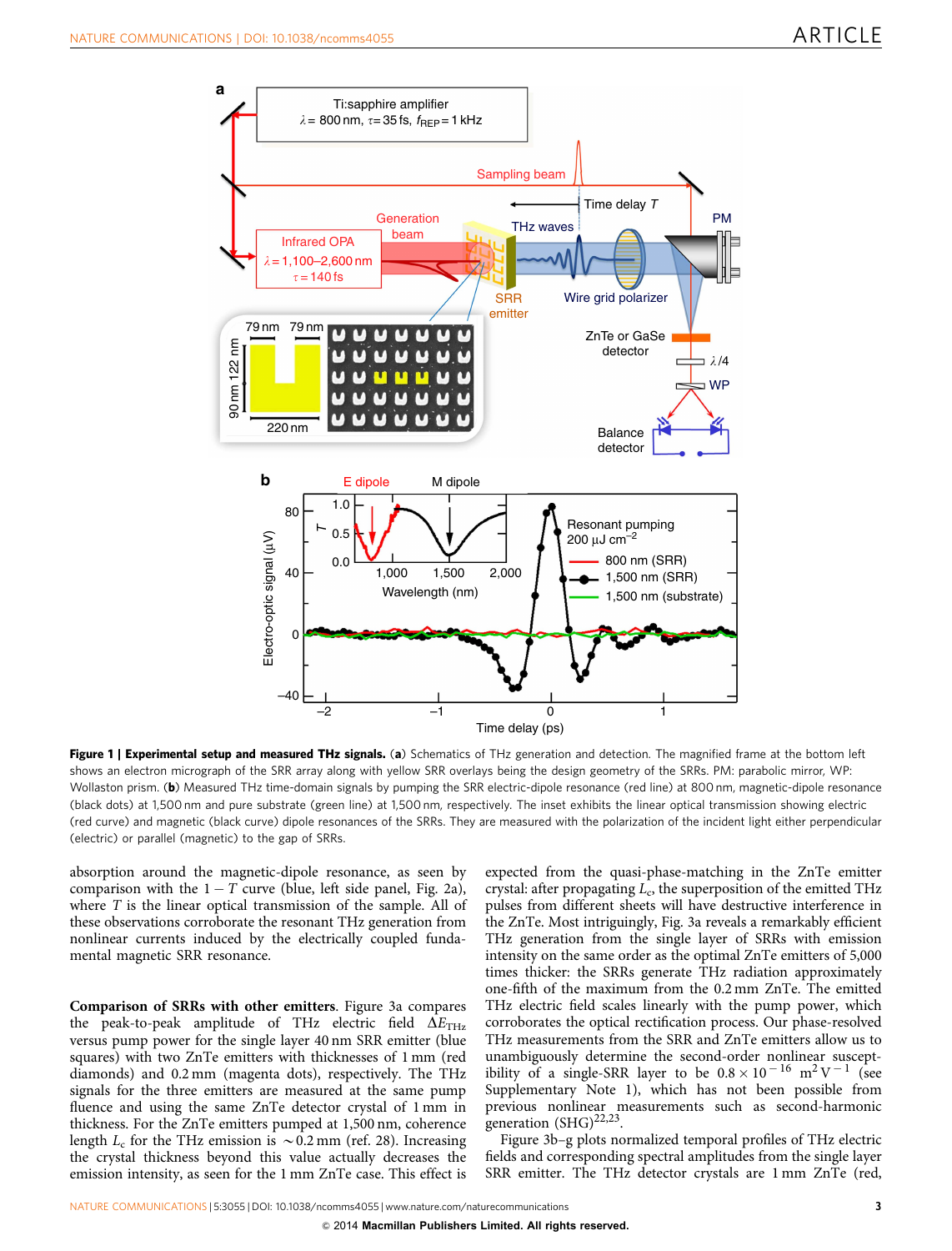<span id="page-3-0"></span>

Figure 2 | Pump wavelength dependence of THz generation from the SRR metamaterial. (a) A two-dimensional false-colour plot of the THz temporal traces for sweeping the pump wavelength across the magnetic-dipole resonance. The left-hand-side panel summarizes peak-to-peak amplitudes of THz emission (red diamonds) as a function of pump wavelength, together with the 1 – Tcurve (blue solid line). T is the measured transmission around the SRR's magnetic-dipole resonance. The three coloured curves (green, red, magenta) indicate the cut positions of three time-domain traces shown in (b-d) corresponding to 2,180 nm, 1,540 nm and 1,376 nm, respectively. If the pump wavelength is detuned from the resonance, the signal amplitude quickly decreases and the line shape matches very well with the 1 - T curve.



Figure 3 | Comparison of emitters and measured spectral bandwidths. (a) The peak-to-peak amplitude of THz signal versus pump power measured with three different THz emitters: 0.2 mm ZnTe (magenta dots), 1 mm ZnTe (red diamonds) and SRR (blue squares) and the same detector of 1 mm ZnTe. The straight lines are from linear fitting. (b–g) The normalized time-domain THz pulses and corresponding spectral amplitudes generated from the SRR emitter and three different detectors. (b,c) 1 mm ZnTe detector (red); (d,e): 0.2 mm ZnTe (blue); (f,g): 0.1 mm GaSe (green).

Fig. 3b,c), 0.2 mm ZnTe (blue, Fig. 3d,e) and 0.1 mm GaSe detector (green, Fig. 3f,g). This demonstrates the THz bandwidth of the SRR emitter up to 4 THz that is limited mostly by the excitation pulse of duration  $\sim$  140 fs (spectral width  $\sim$  13 meV or 3.2 THz) and by the Reststrahlen region of the inorganic nonlinear detector crystals (centred  $\sim$  5–6 THz). Our approach can potentially even generate much higher THz bandwidth by shortening the pump pulses because the single-layer SRR emitter does not suffer from the intrinsic limitation of the Reststrahlen region in almost all inorganic THz emitters/sensors.

Polarization dependence of THz generation. [Figure 4a](#page-4-0) shows the control of the amplitude and phase of THz emission by varying relative polarization by rotating the SRR emitter. As shown in the inset of [Fig. 4b,](#page-4-0) we define the polarization angle to be 0 degree when the polarization of the pump beam is parallel to

the gap of the SRR and 90 degrees for the orthogonal polarization. [Figure 4a](#page-4-0) plots 7 traces by varying the SRR emitter from 0 to 180 degree under 1,500 nm pumping (traces are offset for clarity). It clearly shows that the THz emission amplitude oscillates starting from a maximum at 0 degree, crosses zero at 90 degrees and returns back to a maximum at 180 degrees with a  $\pi$  phase shift from the origin. The complete polarization dependence of the emission amplitude is shown as a polar graph in [Fig. 4b](#page-4-0) where the peak-to-peak amplitude of THz signal is plotted as a function of the rotation angle. The amplitude is best fitted with a  $\cos^3(\theta)$ function, where a  $cos^2(\theta)$  dependence is from the polarization between the pump beam and the gap of the SRR, and the other  $cos(\theta)$  originates from the detection ZnTe crystal. In short, the detector is aligned such that it measures vertically (horizontally) polarized THz pulses at maximum (minimum) efficiency and the efficiency follows a  $cos(\theta)$  function<sup>[34](#page-5-0)</sup>.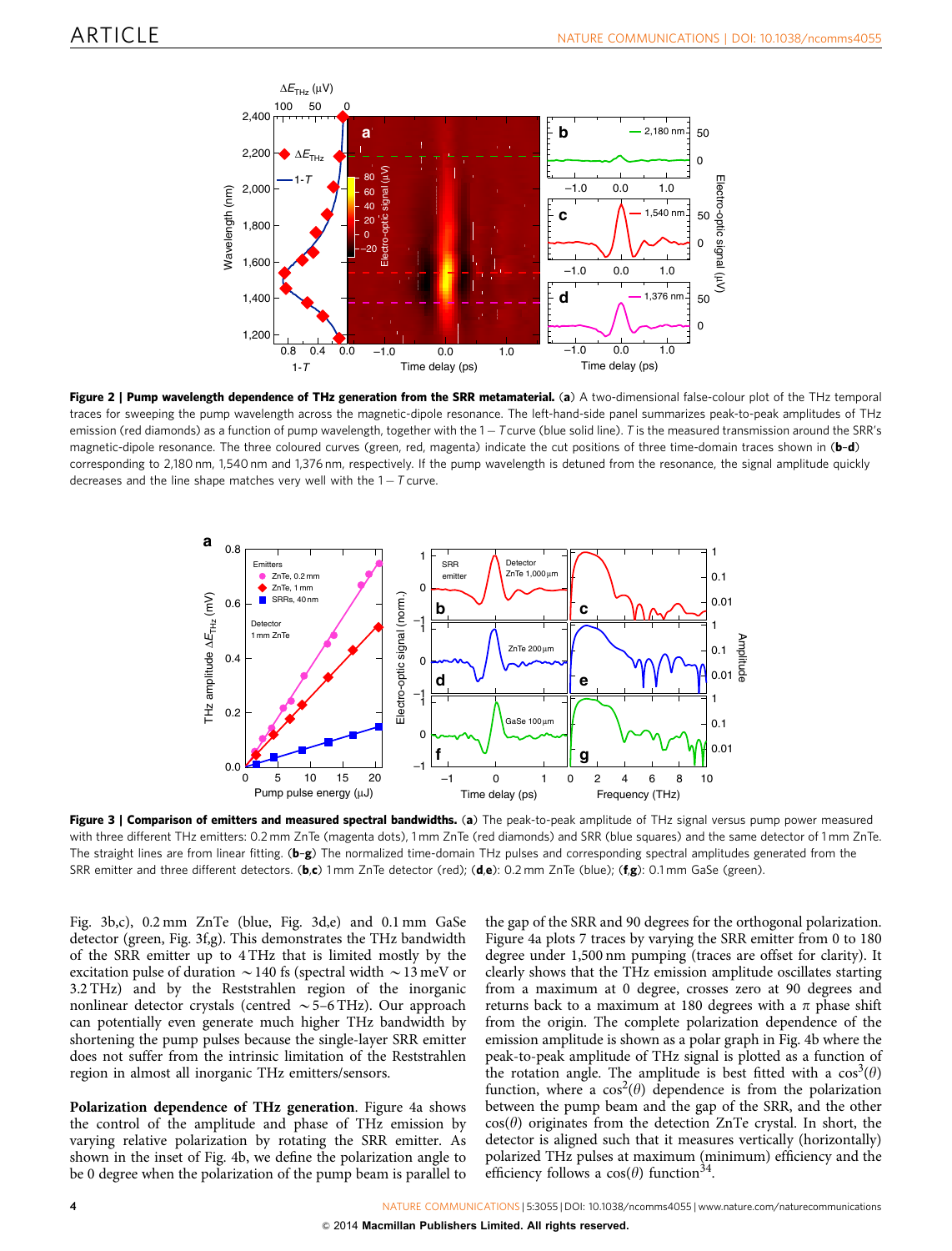<span id="page-4-0"></span>

Figure 4 | Polarization dependence of THz generation from SRRs. (a) The THz signals measured at several angles between the polarization of 1,500 nm pump beam and the gaps of SRRs. The traces are offset for clarity. (b) The polar graph of the peak-to-peak amplitudes of THz signals as a function of the SRR emitter rotation angle. The inset defines the angles between the polarization of the 1,500 nm pump beam (black arrows) and the SRRs. (c) Distributions of the linear current (blue), nonlinear polarization (red) for a linear cut-wire (left) as well as the electric resonance (middle) and electrically excited magnetic resonance (right) of the SRR. The  $+$  and  $-$  indicate charge accumulation. Only one of them, the magnetic resonance of the SRR (right), exhibits an appreciable THz (green) via optical rectification due to the broken symmetry.

#### **Discussion**

Optical rectification, responsible for the observed THz emission, is induced by the broken symmetry in the second-order nonlinear current distribution, which arises exclusively from the photoexcited magnetic-dipole resonance of the SRR. The second-order nonlinearities for the metallic response can be described by a hydrodynamic model<sup>[24](#page-5-0)</sup> known as Maxwell-Vlassov theory. It treats the main nonlinear second-order contributions originating from the E div E and  $(j \cdot grad)j$  terms, which do not contribute in the bulk but do contribute on surfaces (see Supplementary Note 2). Both terms can induce the nonlinear current either parallel or antiparallel to the linear current induced by the external excitation in regions of increasing or decreasing surface charge, respectively, as illustrated in Fig. 4c. In the case of a simple straight nanorod (left panel), the radiations caused by the nonlinear current contribution (red) in the two regions of surface charge accumulation (that is, both ends of the nanorod) are out of phase and thereby interfere destructively. Therefore, no emission is observable in the far field. Similarly, the symmetry of the current distribution at the electric-dipole resonance of the SRR (middle panel) cannot induce radiation either. If, however, one bends the nanorod into a U-shaped SRR and excites the magnetic resonant mode (right panel) that has a continuous current (without nodes) around the SRR ring, the nonlinear current in both arms are now parallel and their radiated fields interfere constructively. This leads to the observed THz emission in the far field perpendicular to the SRR gap (green line). It should be noted that, although this mechanism also works for the SHG reported previously<sup>22,23</sup>, the current phase-resolved THz results allow us to

quantitatively reveal the nonlinear susceptibility of the SRRs previously inaccessible and phase reversal of THz emission.

Next, we make a brief comparison between our approach and the previous THz generation work in nano-plasmonic structures, for example, as shown in [ref. 29](#page-5-0) (see Supplementary Note 3 for details). This clearly shows not only the distinctly different nonlinear mechanisms involved in the THz generation processes but also the new findings in our work over the previous work. First, our work demonstrates THz generation, ranging from 0.1 to 4 THz, free from quasi-phase-matching and phonon limitations. This bandwidth is mostly limited by the excitation pulse of duration  $\sim$  140 fs (spectral width  $\sim$  3.2 THz). In contrast, [ref. 29,](#page-5-0) with shorter pulse duration (broader spectral width), demonstrates bandwidth less than 1.5 THz. This shows the scheme there still suffers from those conventional limitations unlike the demonstration in our work. Second, the distinctly different power dependence of the THz emission between our SRRs and the silver nanoparticle work at similar excitation intensity clearly indicates the different optical nonlinear mechanism used. Our work also reveals more aspects of nonlinear optical phenomena ranging from distinct electric versus magnetic-dipole excitation dependence and polarization control to resonant enhancement and pump photon energy selectivity, all of which are rarely addressed in any other platform. Last, our SRR scheme and THz results allow a thorough understanding regarding the THz physics of nonlinear metamaterials. Our results identify the nonlinear mechanism that arises from exciting the magneticdipole resonance of SRRs and determine the second-order nonlinear susceptibility of the SRRs.